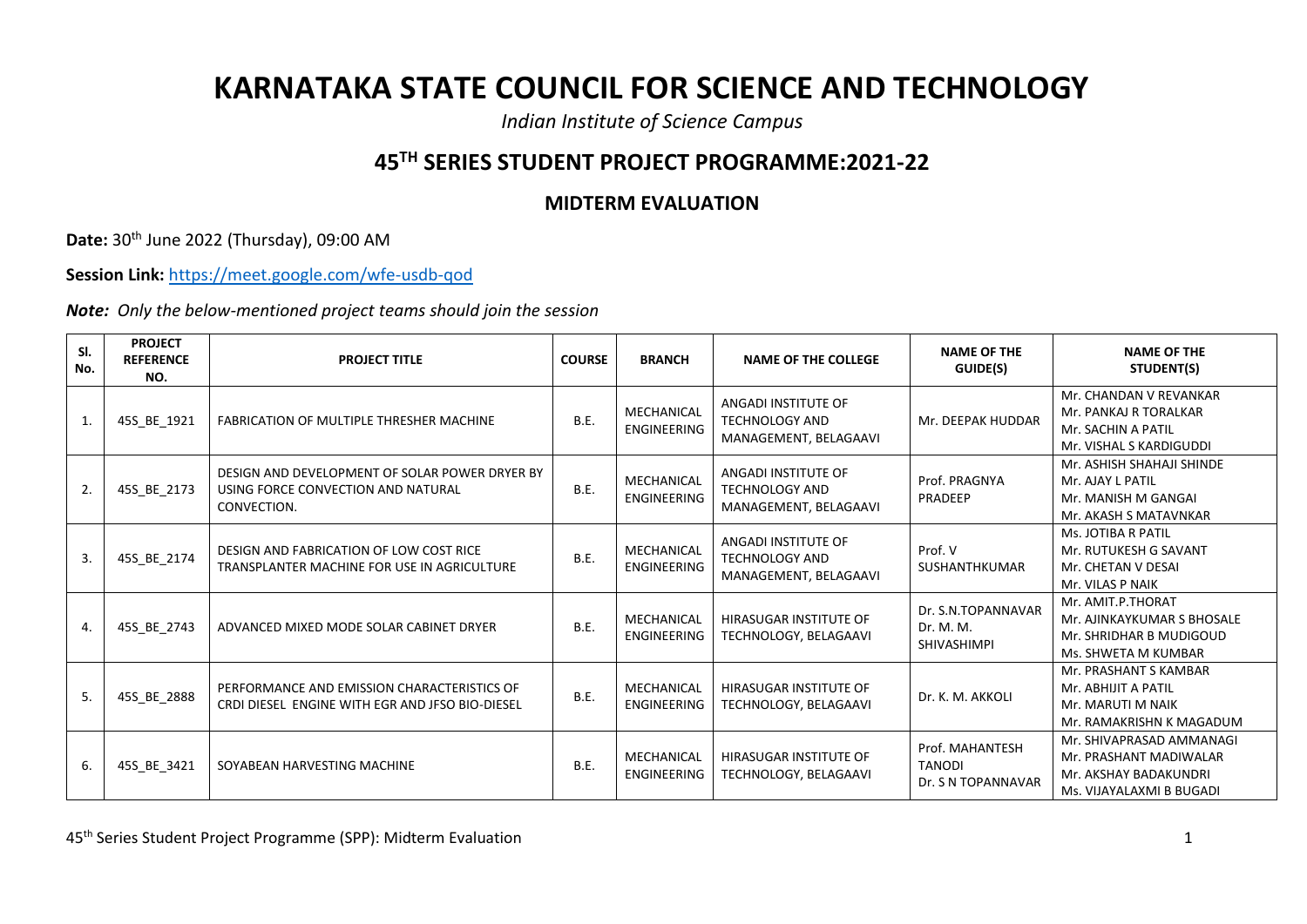| 7.  | 45S_BE_4627 | PROTOTYPE OF VOICE CONTROLLED SMART HOSPITAL<br>BED WITH PATIENT HEALTH MONITORING SYSTEM.                                                                                                                                                 | B.E. | MECHANICAL<br><b>ENGINEERING</b> | HIRASUGAR INSTITUTE OF<br>TECHNOLOGY, BELAGAAVI                                          | Prof. S A GOUDADI                          | Mr. ARUNKUMAR HALAGATTI<br>Mr. RAHUL AIWALE<br>Mr. SOURABH MOLE                                       |
|-----|-------------|--------------------------------------------------------------------------------------------------------------------------------------------------------------------------------------------------------------------------------------------|------|----------------------------------|------------------------------------------------------------------------------------------|--------------------------------------------|-------------------------------------------------------------------------------------------------------|
| 8.  | 45S_BE_2989 | DESIGN AND ANALYSIS OF HORIZONTAL CRYSTALLIZER<br>FOR AGRO-CHEMICAL INDUSTRIES                                                                                                                                                             | B.E. | MECHANICAL<br><b>ENGINEERING</b> | JAIN COLLEGE OF<br><b>ENGINEERING AND RESEARCH</b><br>BELAGAAVI                          | Prof. PRASANNA<br><b>MANGAONKAR</b>        | Mr. NIKHIL D. JADHAV<br>Mr. AKASH V. MIRASHI<br>Mr. PRITHVI A. SHREYAKAR<br>Mr. SUHAN S. NAYAK        |
| 9.  | 45S_BE_3008 | DESIGN AND FABRICATION OF AIR PURIFIER AND<br>HUMIDIFIER USING WATER                                                                                                                                                                       | B.E. | MECHANICAL<br>ENGINEERING        | JAIN COLLEGE OF<br><b>ENGINEERING AND RESEARCH</b><br>BELAGAAVI                          | Mr. PRAVEEN PATIL                          | Mr. NUMAIR SAYYAD<br>Mr. SUBRAHAMANYA B DEVALATTI<br>Mr. AMIT S KALYANPURKAR<br>Mr. PRAKASH N KAMBLE  |
| 10. | 45S_BE_0204 | UTILIZING 3D PRINTING AND SONIFIED LEARNING<br>MODELS FOR TEACHING AND LEARNING PROCESS FOR<br>VISUALLY DISABLED STUDENTS                                                                                                                  | B.E. | MECHANICAL<br>ENGINEERING        | JAIN COLLEGE OF<br>ENGINEERING, BELAGAAVI                                                | Dr. ANILKUMAR<br><b>SHIRAHATTI</b>         | Mr. OMKAR PATIL<br>Mr. AMRUT P HULLOLI<br>Mr. ONKAR PATIL                                             |
| 11  | 45S_BE_0262 | <b>DENTAL SIMULATOR</b>                                                                                                                                                                                                                    | B.E. | MECHANICAL<br><b>ENGINEERING</b> | K.L.E. Dr. M. S. SHESHGIRI<br><b>COLLEGE OF ENGINEERING</b><br>AND TECHNOLOGY, BELAGAAVI | Mr. B G KOUJALAGI                          | Mr. VIJAY WANDAKAR<br>Mr. RAHUL SHINDE<br>Mr. AKASH MAHADEV NAROLAKAR<br>Mr. VINAYAK MARUTI VANDREKAR |
| 12. | 45S BE 1191 | EFFORTLESS LIFTER AND MOVER INFRIM PATIENTS                                                                                                                                                                                                | B.E. | MECHANICAL<br>ENGINEERING        | K.L.E. Dr. M. S. SHESHGIRI<br><b>COLLEGE OF ENGINEERING</b><br>AND TECHNOLOGY, BELAGAAVI | Mr. RAVISHANKAR<br>CHIKKANGOUDAR           | Mr. BASANAGOUD UMMANNAVAR<br>Mr. AMITH BASHINGI<br>Mr. VISHAL JADAV<br>Mr. VINAY YADWAD               |
| 13. | 45S_BE_0192 | DESIGN AND FABRICATION OF MEMS TECHNOLOGY<br>SOLAR TRICYCLE FOR DISABLED PERSONS                                                                                                                                                           | B.E. | MECHANICAL<br><b>ENGINEERING</b> | K.L.E'S K.L.E. COLLEGE OF<br><b>ENGINEERING AND</b><br>TECHNOLOGY, CHIKKODI              | Prof. R. S. KUMBAR                         | Mr. IRANNA L KADI<br>Mr. SHANKAKR S TELI<br>Mr. MALLIKARJUN M KADI<br>Mr. SHREESHAIL R JAKKAPPANAVAR  |
| 14. | 45S_BE_0454 | SOLAR POWERED AUTOMATIC IOT BASED GARBAGE<br><b>COMPACTOR</b>                                                                                                                                                                              | B.E. | MECHANICAL<br><b>ENGINEERING</b> | K.L.E'S K.L.E. COLLEGE OF<br><b>ENGINEERING AND</b><br>TECHNOLOGY, CHIKKODI              | Mr. NISHANT BHOJI                          | Mr. ARVIND SHETTAR<br>Mr. ROHIT DHABALE<br>Ms. SAIFALI SANDERWALE<br>Mr. SUMEET GHUNAKE               |
| 15. | 45S_BE_0545 | EFFECT OF ALUMINIUM OXIDE (AL2O3) AND COBALT<br>OXIDE (CO <sub>3</sub> O <sub>4</sub> ) NANOPARTICLES ON PERFORMANCE AND<br>EMISSION CHARACTERISTIC OF SINGLE CYLINDER VCR<br>ENGINE FUELED WITH PONGAMIA METHYL ESTER<br><b>BIODIESEL</b> | B.E. | MECHANICAL<br><b>ENGINEERING</b> | K.L.E'S K.L.E. COLLEGE OF<br><b>ENGINEERING AND</b><br>TECHNOLOGY, CHIKKODI              | Prof. MAHESH R<br>LATTE                    | Mr. BASAVARAJ BABURAO MALI<br>Mr. ROHIT SOLLAPURE<br>Mr. SHRINATH MASANAIK<br>Mr. SANTOSH MANGASULI   |
| 16. | 45S BE 3535 | INVESTIGATIONS ON MICROWAVE-ASSISTED JOINING OF<br>FDM - 3D PRINTED PARTS TO OVERCOME ITS BED SIZE<br>LIMITATION APPLIED TO UAV WINGS                                                                                                      | B.E. | MECHANICAL<br><b>ENGINEERING</b> | K.L.S. GOGTE INSTITUTE OF<br>TECHNOLOGY, UDYAMBAG,<br>BELAGAAVI                          | Prof. VIVEK TIWARY<br>Dr. VINAYAK R. MALIK | Mr. AVIN SHETTY<br>Mr. ADITYA MAHESH BANG<br>Mr. ANIRUDH S RAO<br>Mr. HARSHIT DEEPAK KULKARNI         |
| 17. | 45S_BE_3768 | INVESTIGATIONS ON FRICTION STIR SPOT WELDING OF<br>DISSIMILAR 3D-PRINTED PARTS TO OVERCOME BED SIZE<br>LIMITATIONS OF FDM 3D-PRINTER                                                                                                       | B.E. | MECHANICAL<br><b>ENGINEERING</b> | K.L.S. GOGTE INSTITUTE OF<br>TECHNOLOGY, UDYAMBAG,<br>BELAGAAVI                          | Dr. ARUNKUMAR P<br>Mr. VIVEK TIWARY        | Mr. PRATIKSINGH NARGUNDKAR<br>Mr. RAUNAK SUNIL DESHPANDE<br>Mr. PATIL KISAN RAJU                      |